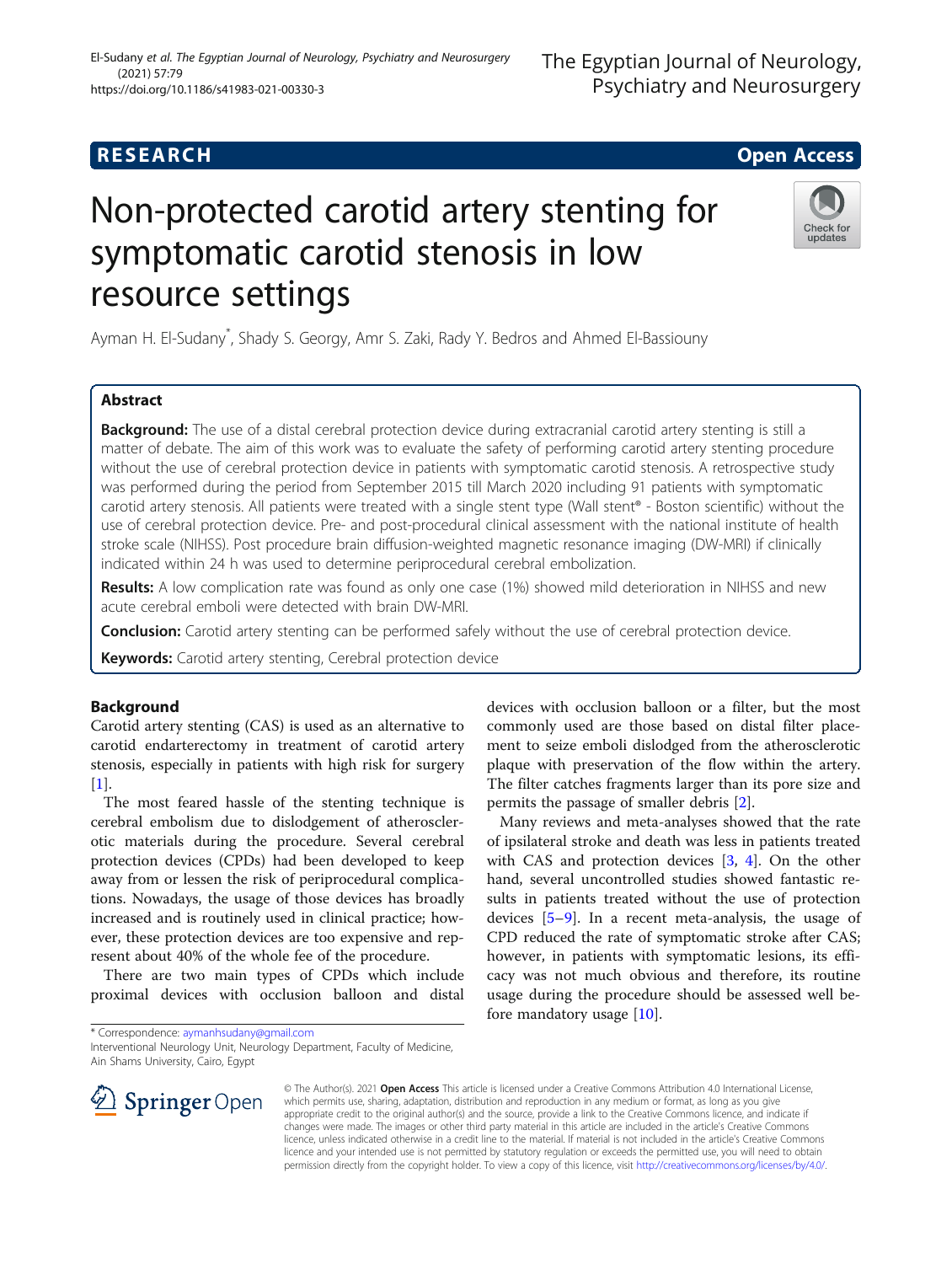# Methods

A retrospectively analysis was done to our carotid stenting data registry from September 2015 to March 2020. The study is retrospective, so ethical committee approval is not required as the patient's acceptance of hospital admission includes consent to retrospective use of their data according to the Egyptian law. Ninety-one patients with moderate and severe internal carotid artery stenosis were included and underwent ninety-one CAS procedures with a single stent type with closed-cell design (Wall stent®-Boston scientific) without the use of CPDs. Indication for CAS was the presence of symptomatic carotid stenosis. The patients were chosen according to the carotid duplex findings if the stenosis is greater than 50% with confirmation of degree of stenosis during the diagnostic phase of the digital subtraction angiography as it should be greater than 50% to proceed for the stenting procedure. Measurement of the degree of angiographic carotid stenosis was performed using North American Symptomatic Carotid Endarterectomy trial (NASCET) methodology. Exclusion criteria included the presence of a source for cardiac embolization, occlusion of the ipsilateral intracranial portion of the internal carotid artery, severe disabling stroke that makes a great difficulty to participate in the study, presence of intraluminal carotid thrombus, contraindication to anticoagulation or antiplatelet therapy, and history of contrast nephropathy.

Neurological assessment was performed using the NIHSS by a well-trained neurologist just before the procedure, immediately after and at 24 h later before discharge. All CAS procedures were performed under local anesthesia through the common femoral artery. All patients received dual anti-platelet therapy with aspirin 150 mg once daily and clopidogrel 75 mg once daily, 1 week before the procedure or aspirin 150 mg and clopidogrel 300 mg the day before or at least 6 h before the procedure and continued post procedure on aspirin 150 mg per day for life and clopidogrel 75 mg per day for 6 months. All procedures were completely performed by a well-trained interventional neurologist at the interventional neurology unit of Ain Shams University Hospital using a monoplane neurovascular machine (Siemens, Germany). Pre-dilatation was selectively done using 2.5 × 20 mm balloons. Post-dilatation was also selectively done using  $5.5 \times 20$  mm balloons if the degree of residual stenosis after stent placement was greater than 30%. Cervical and cerebral angiographic views were routinely obtained before and after stent deployment. Successful stenting is defined as covering the whole lesion with a single stent and achieving less than 30% residual stenosis.

Patients with clinical deterioration due to ischemic lesions had a brain DW-MRI within 24 h after the procedure. Brain DW-MRI was obtained using standard head coils on 1.5-Tesla (Achieva and Ingenia, Philips medical system, Eindhoven, Netherlands). Acute cerebral ischemic lesions were defined as hyper-intense areas with diffusion restriction signals, which were confirmed using apparent diffusion coefficient mapping to exclude any artifacts. The DW-MRI studies were assessed by radiologists blinded to the clinical status and outcome of the patients.

The collected data was revised, coded, and introduced to a personal computer using Statistical Package for Social Science (SPSS 25, by IBM: Armonk; New York, USA). A suitable analysis for the data was done according to its type. Quantitative data was summarized by the mean, standard deviation  $(\pm SD)$  while qualitative data was summarized by frequencies and percentages.

### Results

The study included ninety-one patients who underwent ninety-one CAS procedures without the use of CPDs .The baseline characteristics and risk factors of the patients are shown in Tables 1 and [2](#page-2-0). The clinical presentations and initial brain DW-MRI findings are illustrated in Tables [3](#page-2-0) and [4.](#page-2-0) Both carotid duplex and digital subtraction angiography findings are illustrated in Tables [5](#page-2-0) and [6.](#page-3-0)

As regard the interventional details, twelve cases (13%) underwent early stenting (within 2 weeks of onset of symptoms) and seventy-nine cases (87%) underwent delayed stenting (after 2 weeks of symptoms onset), sixtyone cases (67%) underwent stenting to the right side and thirty cases (33%) underwent left sided stenting, sixty cases (66%) had a smooth surface of the stenotic plaque during angiography while thirty-one cases (34%) had irregular surface, forty-one cases (45%) underwent predilatation angioplasty but post-dilatation angioplasty was done for all patients.

All cases were clinically assessed using the NIHSS as a baseline before CAS. Thirty-nine cases (42.8%) had NIHSS equal to zero, thirty-three cases (36.3%) had NIHSS ranging from 1 to 4 and nineteen cases (20.9%) had NIHSS ranging from 5 to 15. Immediately after the intervention, ninety cases (99%) had no change in their initial NIHSS and one case (1%) showed mild deterioration of the NIHSS. This case with clinical deterioration was a 75-year-old male with left internal carotid artery

**Table 1** Baseline characteristics of the study group

|                   | Mean | ± SD  | Minimum | Maximum |
|-------------------|------|-------|---------|---------|
| Age (years)       | 6292 | 1043  | 33.00   | 84.00   |
| Sex               |      |       |         |         |
| Male (number %)   | 57   | 62.6% |         |         |
| Female (number %) | 34   | 37.4% |         |         |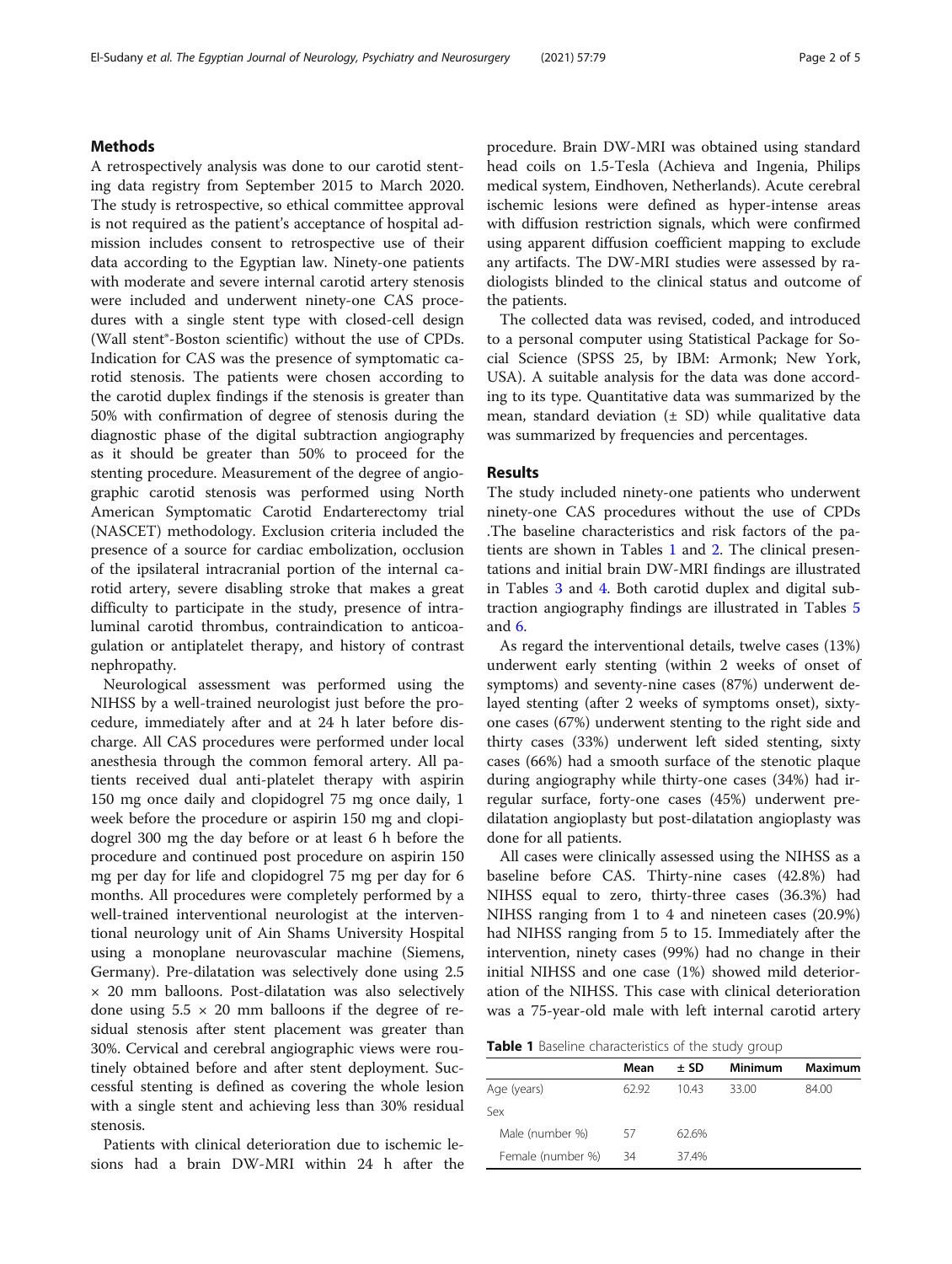stenosis about 90%. Baseline NIHSS before intervention was zero. Delayed carotid stenting was done with preand post-dilatation angioplasty. The NIHSS changed immediately after intervention to become three. Follow-up brain DW-MRI showed recent two small embolic foci. The patient returned to the initial baseline NIHSS after 1 week. The images of this case are illustrated in Fig. [1](#page-3-0).

# **Discussion**

Endarterectomy versus angioplasty in patients with symptomatic severe carotid stenosis (EVA-3S) trial raised an alert as it recommended that CAS procedure should be done only with the use of distal cerebral protection devices with filter to protect against cerebral embolization [\[11\]](#page-4-0). The importance of this recommendation was arguable because the patients without cerebral protection was an average of 8 years older and most of the strokes does not occur during the stenting procedure but later in the clinical course, so the non-usage of CPD was not the only cause of embolic complications and

Table 3 Clinical presentations of the study group

| Clinical picture             | <b>Number</b> | %     |
|------------------------------|---------------|-------|
| - Ischemic stroke            | 76            | 83.5% |
| - Transient ischemic attacks | 15            | 165%  |

| Table 4 Initial brain DW-MRI findings of the study group |               |       |  |
|----------------------------------------------------------|---------------|-------|--|
| <b>Findings</b>                                          | <b>Number</b> | %     |  |
| Recent infarction                                        | 76            | 83.5% |  |
| - Carotid territory infarction                           | 42            | 46.1% |  |
| - Carotid border zone infarction                         | 19            | 20.9% |  |
| - Carotid lacunar infarction                             | 15            | 16.5% |  |
| No recent infarction                                     | 15            | 165%  |  |

hard to blame. Also, the small number of patients in the non CPD group made the difference of a little significance.

In a recent publication by Cho YD and colleagues [\[10](#page-4-0)], they analyzed a total of 539 symptomatic CAS procedures from four studies; of these, 345 were done with CPD and 194 were done without protection device. The number of stroke was six (1.7%) in protected CAS and 11 (5.7%) in unprotected CAS which was statistically non-significant ( $p = 0.160$ ) and so the use of CPD did not significantly decrease the events of stroke after CAS.

The pros of using CPDs with filter are the ability to keep the flow during CAS procedure and to protect the brain from embolization. The cons of those devices are the dislodgement of materials during its deployment which is attributed to its large crossing profile, low flexibility and torquability, and also the danger of cerebral micro embolization after its deployment because of flow around and through the filter, pore size, bad apposition in tortuous vessels, and during its retrieval [\[12](#page-4-0)].

Although the usage of CPDs may seem important in brain protection, it remains a debatable topic as the risk of cerebral embolization is present in all stages of CAS: passing the lesion with a wire, pre-dilatation, placement of the protection device, stent deployment, and post dilatation [\[13](#page-4-0), [14](#page-4-0)].

The lesion load in our study was low, as new cerebral ischemic lesions were noted only in one case (1/91). This result was in keeping with previous studies [[15,](#page-4-0) [16\]](#page-4-0). The explanations for this could be: first, the use of better materials nowadays concerning the exchange system and the use of flexible guiding catheters instead of the long sheath; second, diminishing the number of device manipulations across the lesion before stent placement by non-use of filter and limited use of pre-stenting balloon dilatation which was selectively done in forty-one cases with tight stenotic lesions to permit passage of the stent

Table 5 Carotid duplex findings of the study group

| Carotid duplex findings                                               | Number %   |      |
|-----------------------------------------------------------------------|------------|------|
| - Unilateral carotid stenosis                                         | 68         | 747% |
| - Bilateral carotid stenosis                                          | $\sqrt{2}$ | 77%  |
| - Unilateral carotid stenosis with contralateral carotid<br>occlusion | 16         | 176% |

<span id="page-2-0"></span>Table 2 Risk factors of the study group

|                                | <b>Number</b> | %     |
|--------------------------------|---------------|-------|
| Smoking                        |               |       |
| Yes                            | 34            | 37.4% |
| No                             | 57            | 62.6% |
| Diabetes mellitus              |               |       |
| Yes                            | 60            | 65.9% |
| No                             | 31            | 34.1% |
| Hypertension                   |               |       |
| Yes                            | 75            | 82.4% |
| No                             | 16            | 17.6% |
| Ischemic heart disease         |               |       |
| Yes                            | 23            | 25.3% |
| No                             | 68            | 74.7% |
| Dyslipidemia                   |               |       |
| Yes                            | 39            | 42.9% |
| No                             | 52            | 57.1% |
| Count of the risks per patient |               |       |
| One                            | 17            | 18.7% |
| Two                            | 33            | 36.3% |
| Three                          | 27            | 29.6% |
| Four                           | 7             | 7.7%  |
| Five                           | 7             | 7.7%  |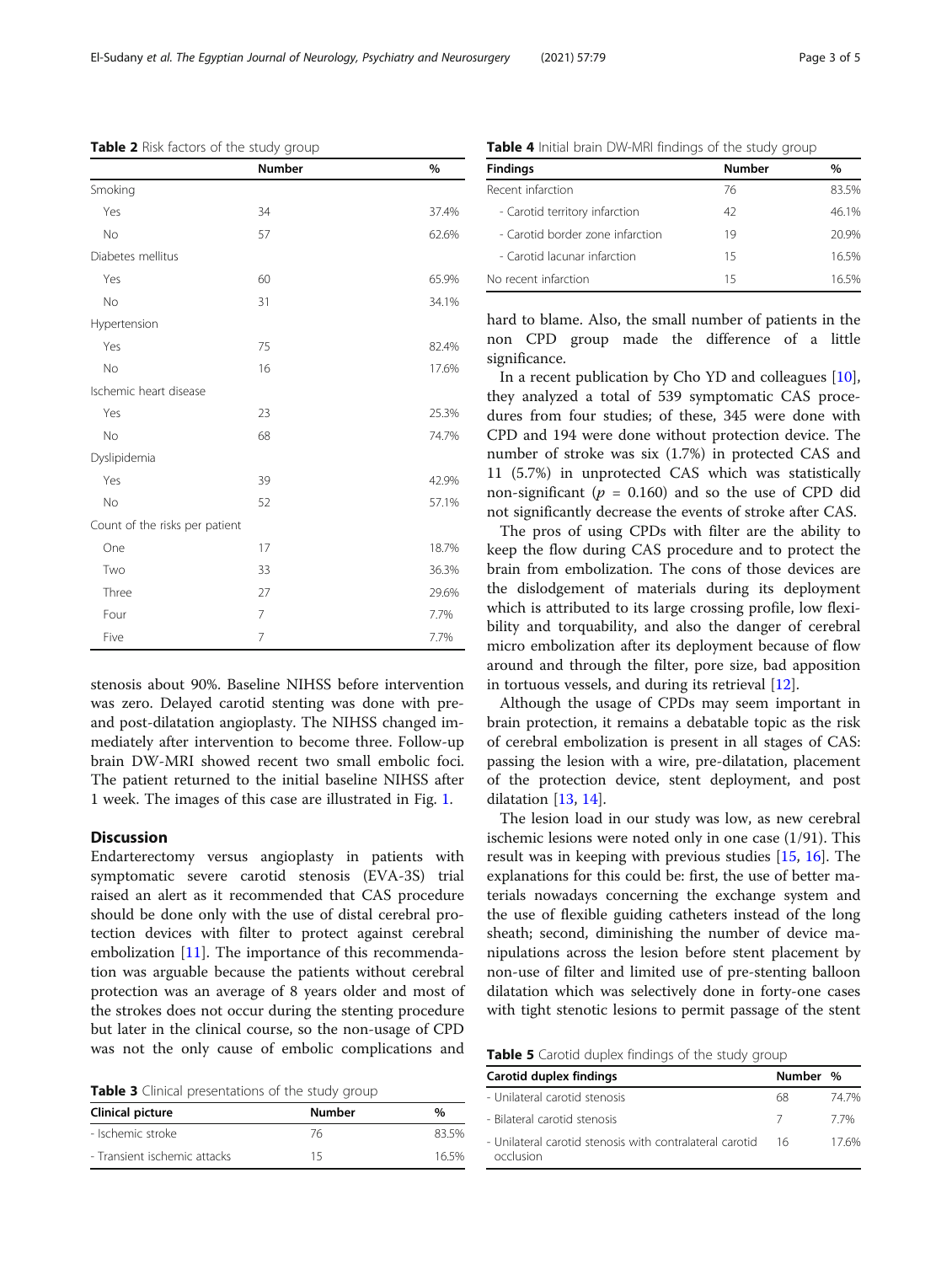across the lesion; third, the use of stent with closed cell design and its placement before angioplasty balloon dilatation in most of our cases. Closed cell designed stents can provide better scaffolding to the carotid lesion and hence decrease the danger of plaque extrusion via the interstices of the stent during its deployment, post dilatation, and after finishing the procedure [[17\]](#page-4-0). Two previ-

ous studies showed a trend of better outcome with

closed cell stents [[18,](#page-4-0) [19\]](#page-4-0); fourth, our study focus was on clinical periprocedural complications which is related to the use or non-use of CPD in contrast to most of other

Table 6 Digital subtraction angiography findings of the study group

studies which did not evaluate the efficacy of the CPD

|                                                            | Mean $\pm$ | SD | Minimum Maximum |     |
|------------------------------------------------------------|------------|----|-----------------|-----|
| Degree of angiographic carotid 84.84% 9.57 60%<br>stenosis |            |    |                 | 98% |

according to the symptomaticity and also there were great differences in the primary endpoints (stroke versus stroke or death versus stroke and death) and the duration of follow-up and its impact on the study conclusion [[10\]](#page-4-0).

The only case in our study which experienced a clinical deterioration was a left carotid artery stenting. This finding was similar to what was reported by Naggara and his colleagues. They found that CAS performed for left carotid stenosis was associated with higher ipsilateral strokes than with right-sided stenting [[20\]](#page-4-0). This higher rate of periprocedural complications may be explained by difficulty in access to the left common carotid artery which takes more time to reach stenotic segment and hence more complications are likely to occur. Also, during stenting of the right side, the occurrence of strokes in the non-eloquent right hemisphere may pass asymptomatic.

# Conclusion

Carotid artery stenting can be done safely without the use of cerebral protection devices as it does not provide significant additional benefits to prevent cerebral ischemic events. Therefore, in low-resource settings, as a matter of cost benefit ratio, cerebral protection devices should not be used routinely.

# Abbreviations

CAS: Carotid artery stenting; CPD: Cerebral protection device; DW-MRI: Diffusion-weighted magnetic resonance imaging; NIHSS: National Institute of Health Stroke Scale

#### Acknowledgements

Not applicable.

#### Authors' contributions

AH, AE, and SS conceived of the study and participated in its design and coordination and helped to draft the manuscript. AS and RY participated in the design of the study and performed the statistical analysis. All authors have agreed to conditions noted on the Authorship Agreement Form. The authors read and approved the final manuscript.

#### Funding

Self-financing

#### Availability of data and materials

Dataset is available as master sheet in Excel format and publicly available in Neurology Department, Ain Shams University, through communicating to the corresponding author.

# **Declarations**

# Ethics approval and consent to participate

The study protocol was approved by Neurology Department Research Ethical Committee in November 2020 (approval number not available). Written informed consent was obtained from the patients participating in the study, or their first degree relatives if the patient was unable to provide consent, after informing them about the study rationale and their right to withdraw from the study at any time without any consequences.

# Consent for publication

Not applicable.



The extracranial part of the left internal carotid artery after stenting. C The intracranial portion of the left internal carotid artery after intervention. D Brain DW-MRI showing two embolic foci at left

frontal and left parietal regions

<span id="page-3-0"></span>